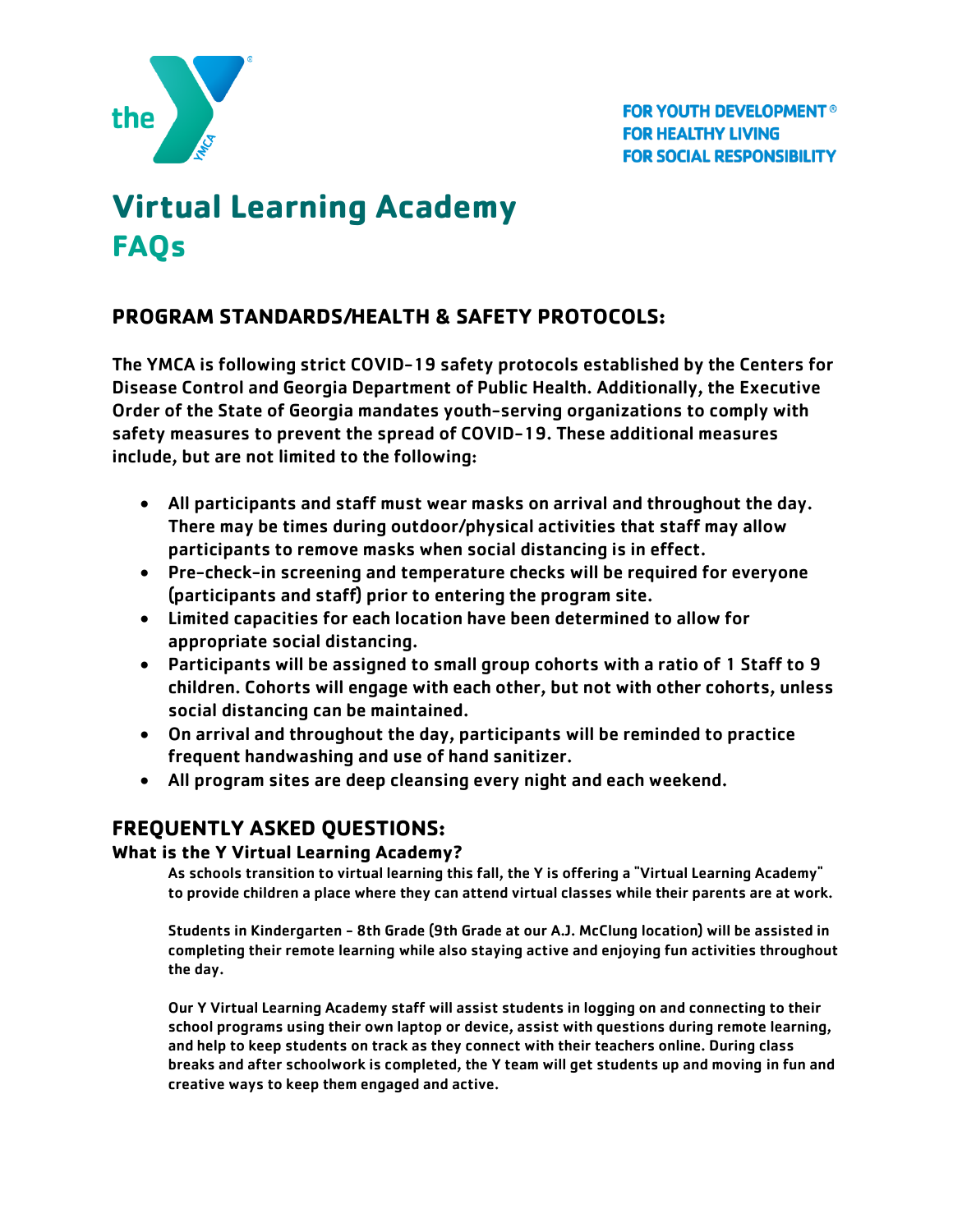

# **How will virtual learning work?**

We will oversee your child's remote learning, including assisting logging in and out of all platforms, turning in assignments online, and helping with schoolwork if time allows. Our staff are NOT classroom teacher and we are not a substitute for your child's education. Instead, we are here to help and support your child with their remote learning,

#### **Who is eligible to enroll?**

Boys and girls must be in Kindergarten – 8<sup>th</sup> Grade (up to 9<sup>th</sup> grade at our A.J. McClung branch) during the 2020-2021 school year to be eligible for enrollment.

#### **What are the registration rates for the Y Virtual Learning Academy?**

Our Virtual Learning Academy offers weekly registration & varies slightly by location. PLEASE NOTE: Registration fees are WAIVED if your child is currently a registered member of our Summer Day Camp program

Rates are as follows:

A.J. McClung Youth & Teen Center:

- Registration Fee: \$40.00
- Weekly Fee: \$70.00
- Drop-In Rate: \$25.00 \*limit 2 days per week

#### D.A. Turner YMCA:

- Registration Fee
	- o Members \$25.00
	- o Non-Members \$50.00
- Weekly Fee
	- $\circ$  Members \$90.00
	- $\circ$  Non-Members \$115.00

#### John P. Thayer YMCA:

- Registration Fee: \$50.00
- **Weekly Fee** 
	- $\circ$  Members \$90.00
	- o Non-Members \$115.00
- Drop-In Rate \*limit 2 days per week
	- $\circ$  Members \$60.00
	- $\circ$  Non-Members \$75.00

#### **Is Financial Assistance available?**

Financial Assistance is available. We believe that every child and family should have the opportunity to participate in any Y program. Those not able to ay the full fee may be awarded partial financial assistance base on their ability to pay and the Y's ability to fund the subsidy. If you would like to apply for financial assistance, please contact the location you plan to send your child for more information.

If you would like to donate to help send a child to camp, visit our website at [https://www.columbusymca.com](https://www.columbusymca.com/) and click 'Donate' at the top of your screen.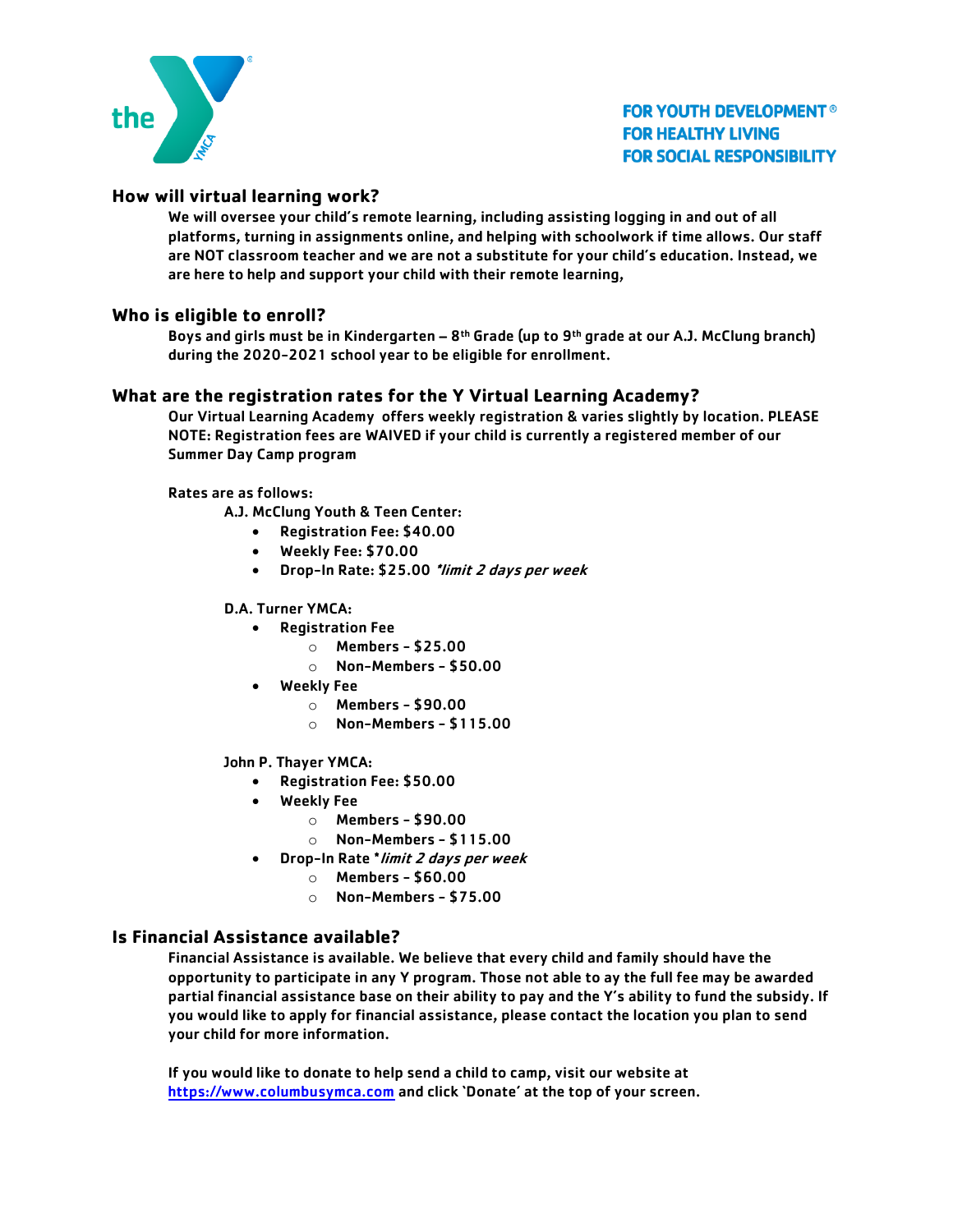

## **Can I apply a credit from a past program as payment?**

Yes, credits on your account CAN be used to pay for your registration fees. However, this cannot be done online, so you will need to contact the location you plan to send your child and they will complete your registration using your program credit.

### **What is the cancellation and refund policy?**

A written request must be submitted at least one week prior to the date to be canceled. The account must be in good standing for a refund to be issued. The YMCA reserves the right to apply refund/credit to any outstanding balances.

#### **Will my child need to wear a mask?**

All participants and staff must wear masks on arrival and throughout the day. There may be times during outdoor/physical activities that staff may allow participants to remove masks when social distancing is in effect.

#### **What size groups will kids be working in?**

Participants will be assigned to small group cohorts with a ratio of 1 Staff Member to 9 children. Cohorts will engage with each other, but not with other cohorts, unless social distancing can be maintained.

#### **What should my child bring to the Y Virtual Learning Academy?**

• Lunch & Snacks: Lunch WILL be provided, but children can bring their own non-perishable lunch. We encourage you to send your child with at least two snacks each day. We ask that you do NOT bring any snacks and/or lunches containing peanut products.

In order to observe all dietary, allergy, and health issues, children are not permitted to share food brought from home.

- Refillable Water Bottle: Children are strongly encouraged to drink water throughout the day. Bottle re-fill stations will be available, and staff will require their group to take water breaks in-between activity periods. For safety reasons, the fountains will only be able to full up water bottles and not be used for children to drink directly from.
- Laptop or Chromebook to access your school's online learning. Students must bring in their own devices for this program. Devices should be fully charged prior to arrival and a charger and other needed accessories should be brought in as well. We have a limited number of devices available for those students who may not have one.
- Headphones with a microphone to allow students to independently engage with their virtual programs.
- Any usernames and passwords that your child could need to access devices, emails, portals, websites, or other learning platforms. You will also be required to provide us with a schedule of their online meeting times and classes so that we can support their time management.
- Any school supplies specifically requested by your child's school or teacher.
- A book to read.
- Sunscreen
- Bug Spray, if needed.

Please make sure ALL items coming with your child are labeled.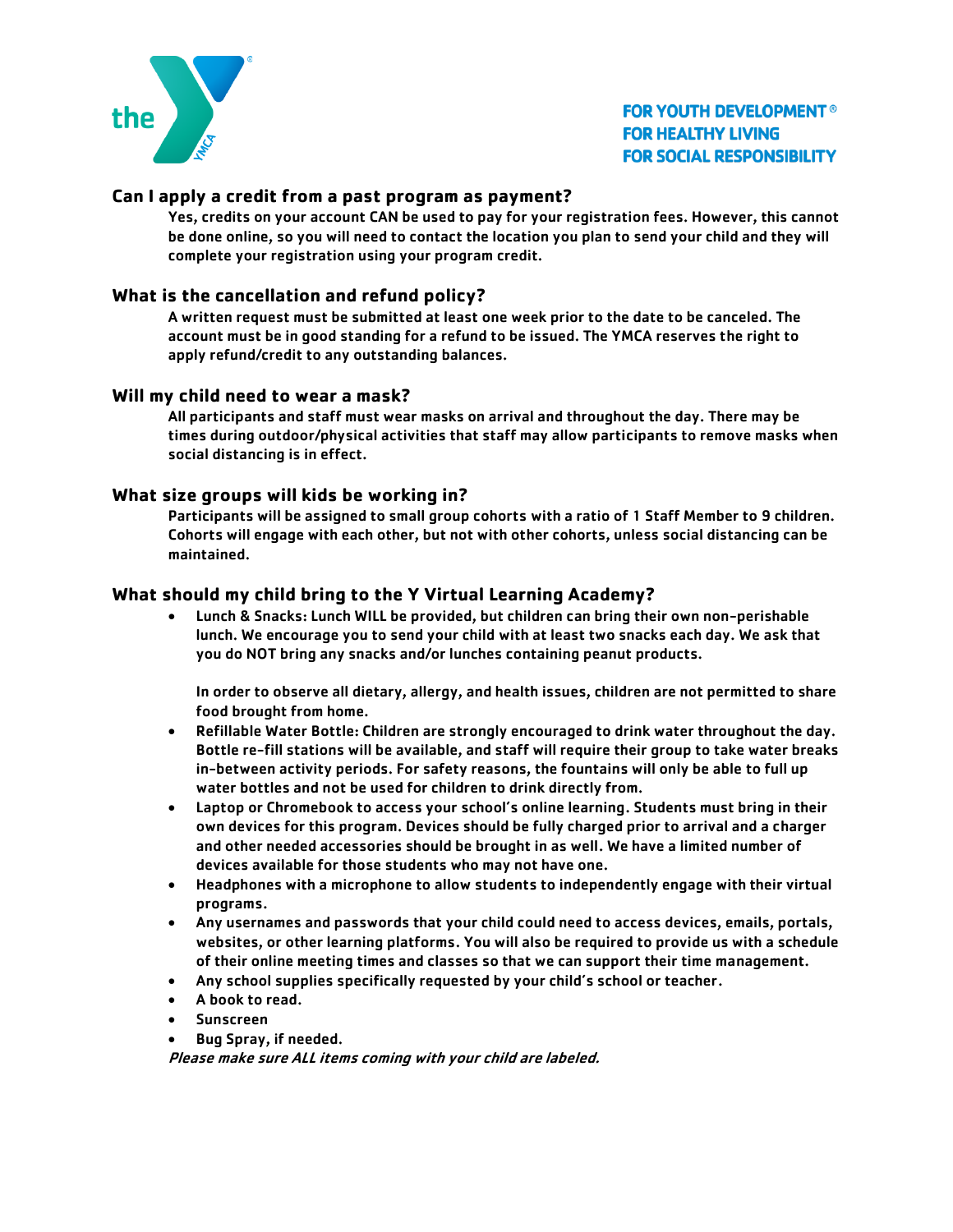

## **Is there a lost and found?**

We will not keep a lost and found. Any item found that is labeled with your child's name will be returned to your child's group. Found items that are not labeled will be donated to charity.

#### **Will lunch or snacks be provided each day?**

Lunch WILL be provided daily by local YMCA partners. However, Children are more than welcome to bring their own, non-perishable lunch daily. Children are no permitted to share food brough from home.

Snacks are NOT provided. Children should bring snacks from home to be eaten during snack periods. We recommend at least two snacks.

#### **What will the drop-off and pick-up process look like?**

Before arriving at camp, we require that all registration documents are completed.

At drop-off, parents and passengers should remain in their vehicle while our staff complete the check-in process. The staff member will confirm the names of the children being dropped off, confirm completion of pre-screening questionnaire, and then take the temperature of each child as they exit the vehicle. Campers must be wearing masks as they exit the vehicle.

#### **Is early pick-up allowed?**

If you need to pick-up your child before 4:00 p.m., please give our Y staff a written note during morning drop-off with your child's name and what time you will check your child out. During 2:30 – 4:00 p.m., campers are in transition preparing for end of the day and we will be unable to sign out children during this time. Therefore, early pick-ups must occur prior to 2:30 p.m.

#### **Are visitors allowed during the day?**

For the safety of your child, the Y does not allow visitors to Virtual Learning Academy.

#### **How will the Y Virtual Learning Academy staff communicate with parents?**

Our Directors are always there for any parent questions/concerns. All communication will be shared electronically to the email addresses provided by the family at the time of registration. It is the responsibility of the family to let Y staff know of any email address changes.

#### **How far in advance can I register for Virtual Learning Academy?**

Currently, registration is available in our online system through the month of August. Since we do not know when face-to-face learning will resume at schools, we are keeping registration on a rolling basis.

#### **Will I need to sign a waiver?**

Yes. In order to ensure that every participant in our program understands the protocols, procedures, and risks of participation, each camper's parent will need a waiver signed prior to their first day. Signing the waiver will be part of your registration process.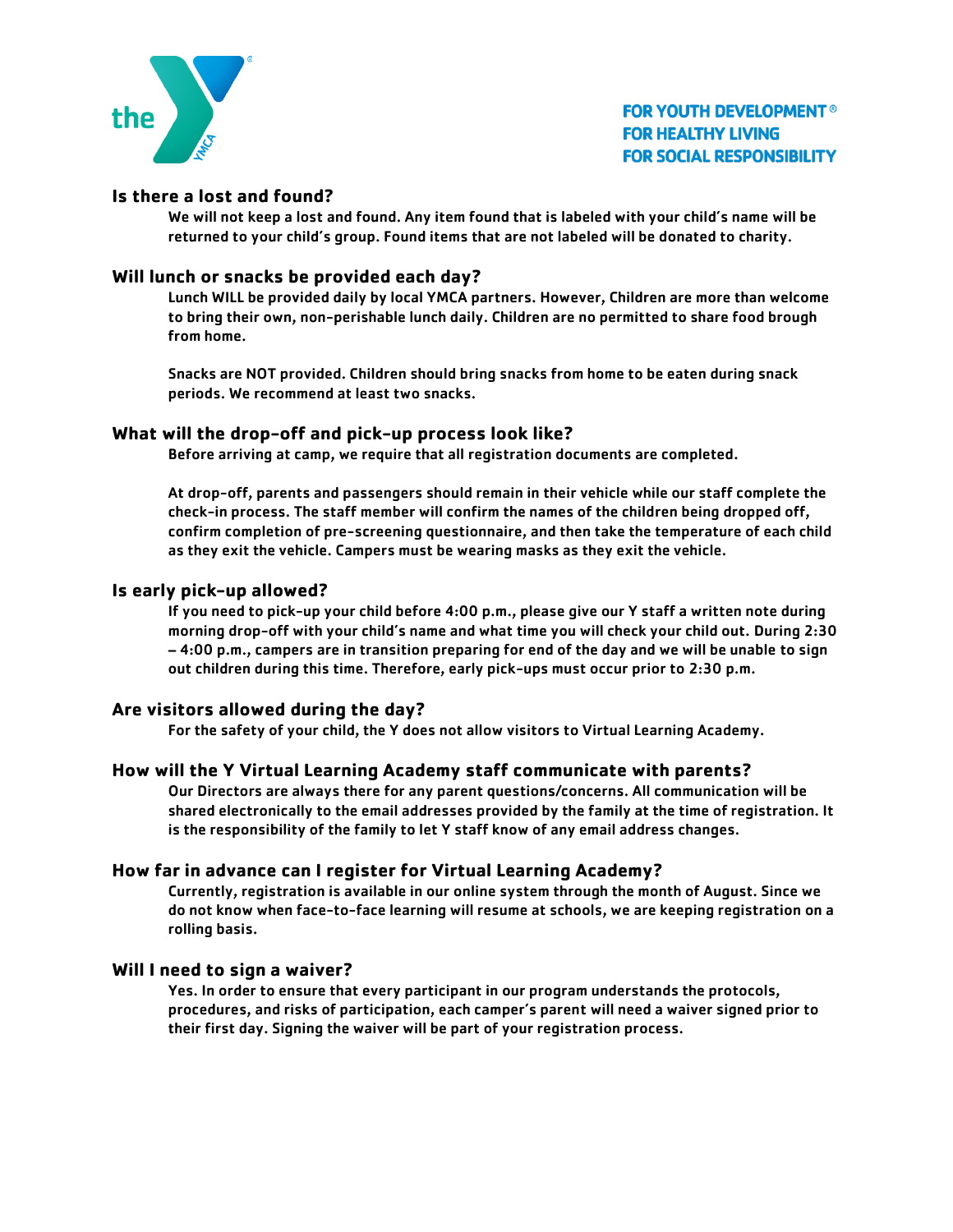

# **Do I need to submit any health information for my child?**

A health history form must be submitted prior to the start of the program. It is the responsibility of the family to inform the Y of any changes to the information submitted on the health history form.

Parents must certify that their child is up to date on all required immunizations appropriate for the child's age. If not, they must provide appropriate documentation for a medical exemption.

The State of Georgia requires immunization form 3231 for every child, due the day the child starts. Please provide your child's current form 3231 and the YMCA Medical Release/Waiver by either emailing it to your camp Director or bringing with you on the first day of camp.

#### **Will there be daily health screenings?**

Yes. Per CDC guidelines, all children will have their temperatures taken and logged upon arrival daily. Staff taking temperatures at carpool will be wearing PPE. Any child who presents a fever at or greater than 100.4 will NOT be allowed to attend. In accordance with our local health mandate, children will not be permitted to return until they have either had a negative COVID-19 test or have been free of fever and fever medication for 24 hours, other symptoms have improved, and at least 10 days have passed since symptoms first appeared.

We are putting into place as many safety measures as possible to help minimize the risk to all campers and staff as recommended by local health officials.

#### **What happens if a child gets sick while attend the Y Virtual Learning Academy?**

If a child presents symptoms while at Virtual Learning Academy related to COVID-19 (fever at or greater than 100.4\*F, cough, shortness of breath, diarrhea, fatigue, headache, muscle ache, nausea, lose of taste or small, sore throat, and/or vomiting), the child will be separated from the group until a parent/guardian can pick them up. They will be supervised by an adult from six feet away.

In accordance with our local health mandate, children will not be permitted to return until they have either had a negative COVID-19 test or have been free of fever and fever medication for 24 hours, other symptoms have improved, and at least 10 days have passed since symptoms first appeared.

#### **Will my child be encouraged to wash their hands throughout the day?**

Yes. Children and staff will sanitize their hands immediately upon arrival. Children and staff will sanitize their hands between activities. Staff will carry cleaning products with them to each activity to sanitize all equipment after use. Bathrooms will be cleaned multiple times throughout the day.

#### **What activities will my child be participating in?**

Activities will be scheduled around virtual learning schedules. To the extent possible, activities will take place outdoors. Children will participate in engaging and fun games and physical activities to keep them moving and active throughout the day.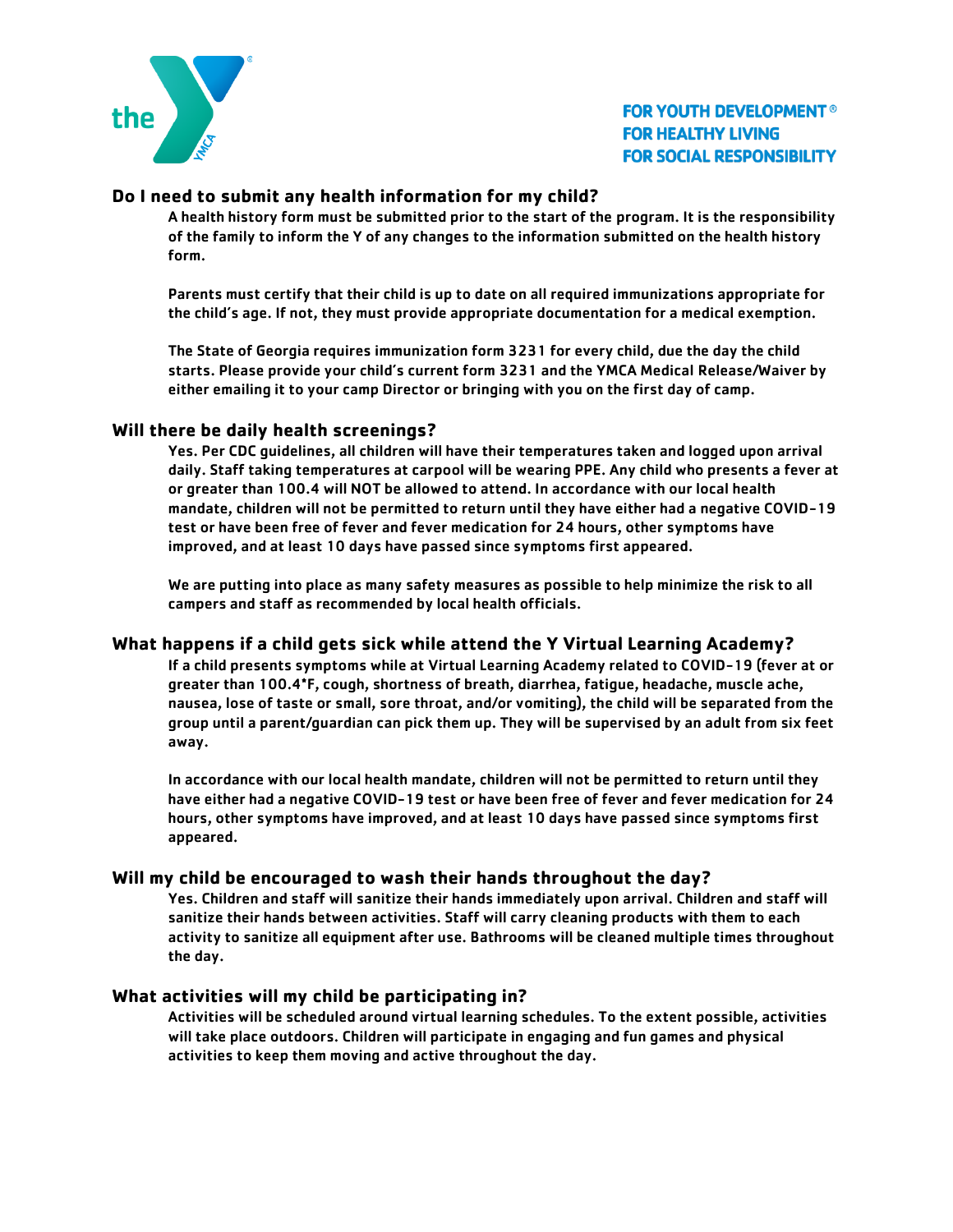

# **What are the procedures and protocols if there is a positive case of COVID among staff and participants?**

In order to provide transparency and inform parents of what you can expect if there is a case of COVID identified at your child's day camp, the following are our notification and closure protocols:

- If a person in the program (staff or child) shows symptoms of COVID-19 will at the Y Virtual Learning Academy, we will follow CDC guidelines for isolation until that person leaves the location.
- When the Y is made aware that a camper or staff member has tested positive for COVID-19:
	- $\circ$  Parents and staff will be notified by email on the same day we are made aware, if we are notified prior to 6:00 p.m. If later, notification will be provided the following day.
	- $\circ$  The notification will include the dates the camper or staff was present at camp over the previous 10 days for reference.
	- o The camper or staff member will be asked to self-quarantine and will NOT be permitted to return to camp until at least 10 days have passed since symptoms first appeared and a doctor's note or a negative COVID test has been provided.

If there are two or more positive COVID cases at the same location within a 7-day period, the location will be closed for 10 days from the date of the second identified case.

#### **Will my child be able to receive medication?**

Yes. A Director will administer any over-the-counter medication deemed necessary. Y staff can administer prescription medication when we receive all appropriate medical forms. All prescription medication must be in the original container with the pharmacy label. All over-thecounter medication must be in the original packaging and clearly marked with your child's name. After registration you will be provided with additional information in case your child needs to receive medication during camp.

#### **Will my child go swimming during Virtual Learning Academy?**

Swimming will be an available activity. Toys, floats, and other high-touch objects will not be permitted. Students will be required to complete a swim test. If they are unable to pass the swim test, he/she will be required to wear a lifejacket.

#### **Will staff receive additional safety training?**

All Y staff are required to attend training sessions to review all new safety protocols related to COVID-19, how to follow measures for greater health and safety, and to understand the most up-to-date CDC guidelines.